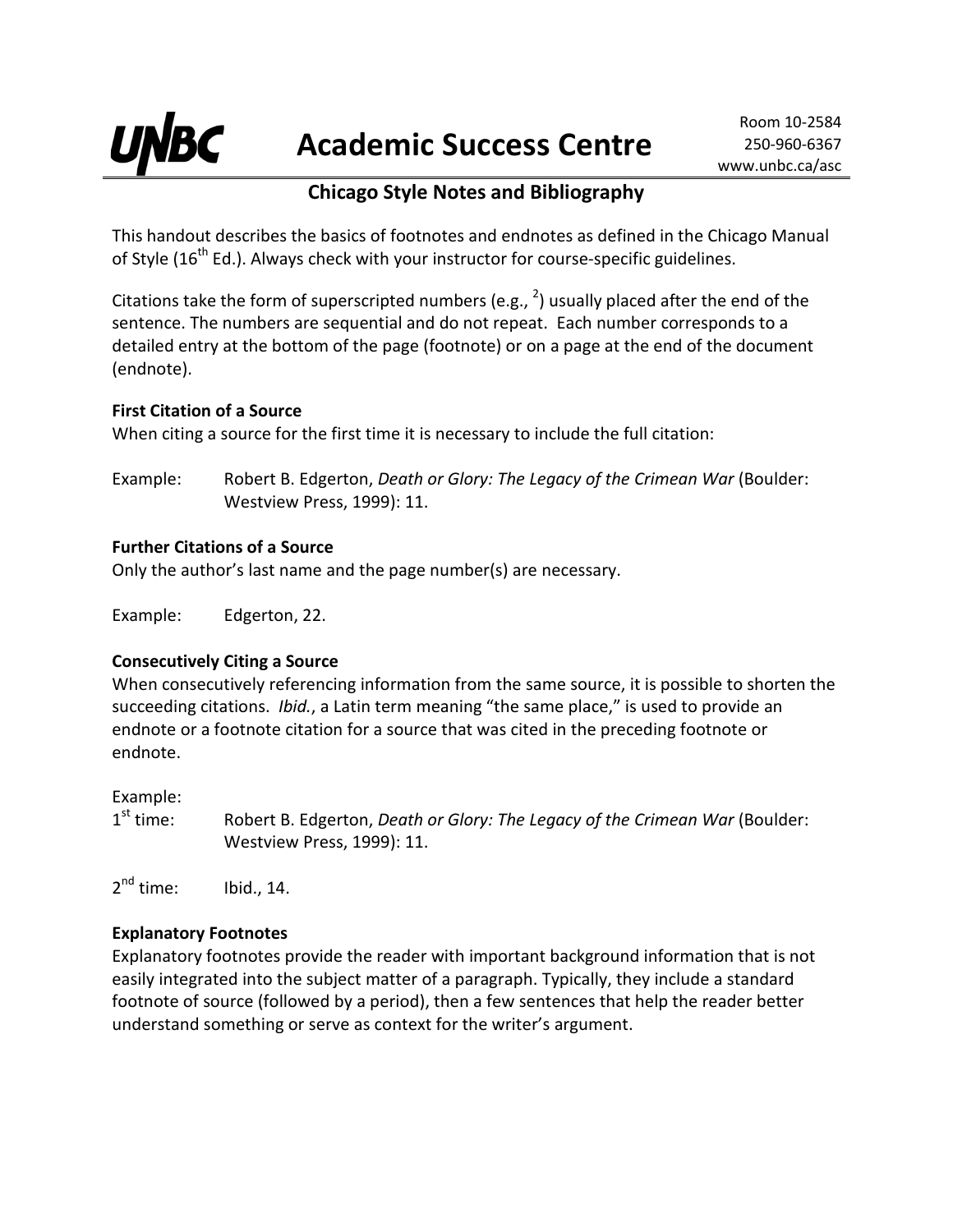#### **Breaking Down the Endnote/Footnote**

#### **Book**